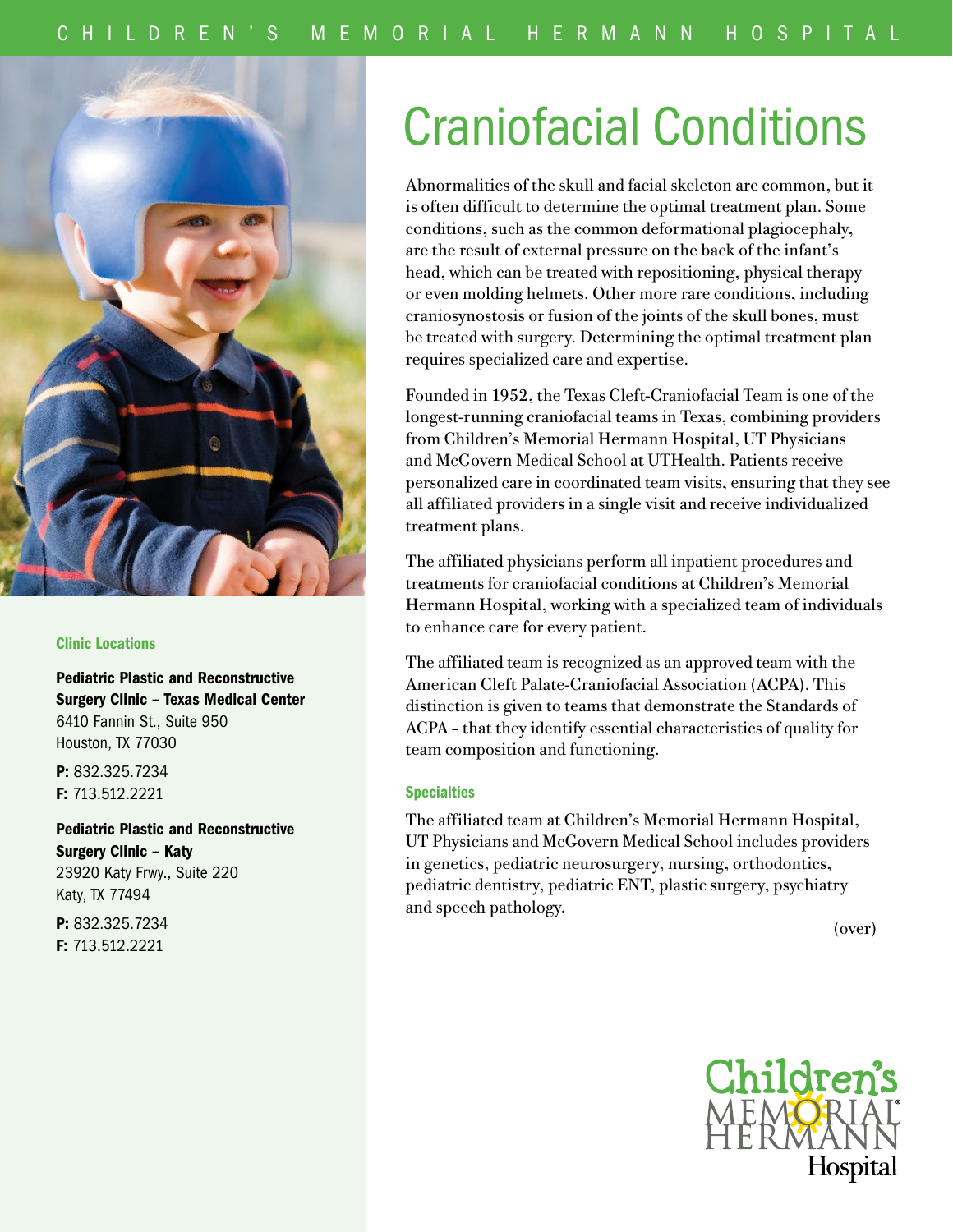

# Conditions Treated

- Aperts Syndrome
- Beckwith-Wiedemann Syndrome
- Binder Syndrome
- Craniosynostosis
- Crouzon Syndrome
- Cutis Aplasia
- Deformational Plagiocephaly
- Dermoid Cyst
- Encephalocele
- Facial Paralysis
- Facial Scars
- Facial Trauma Reconstruction

# Pediatric Procedures Performed

- Cranial Vault Remodeling
- Craniomaxillofacial Procedures
- Cranioplasty for Skull Defects
- Ear Reconstruction
- Endoscopic or Minimally Invasive Craniectomy
- Facial Bipartition
- Fibrous Dysplasia
- Hemifacial Microsomia
- Jaw Abnormalities
- Linear Scleroderma
- Micrognathia
- Microtia
- Muenke Syndrome
- Nasal Deformities
- Neurofibromatosis
- Non-syndromic Craniosynostosis
- Orbital Hypertelorism
- Parry-Romberg Syndrome
- Facial Reanimation
- Fat Grafting
- LeFort Osteotomies 1, 2, and 3
- Mandibular Distraction
- Microsurgical Reconstruction
- Monobloc Distraction
- Orbital Repositioning
- Pfeiffer Syndrome
- Pierre Robin Sequence
- Rare Craniofacial Clefts
- Saethre-Chotzen Syndrome
- Speech Concerns
- Stickler Syndrome
- Syndromic Craniosynostosis
- Tongue-based Obstruction
- Treacher Collins Syndrome
- Van der Woude Syndrome
- Vascular Malformations
- Vascular Tumors
- Orthognathic Surgery
- Posterior Cranial Vault Distraction
- Soft Tissue Debulking
- Tongue Reduction
- Traumatic Facial Reconstruction
- Tumor Excision

## Research

The multidisciplinary team includes affiliated physicians who are faculty members of McGovern Medical School with extensive experience in research of craniofacial conditions, including the use of molding helmets for deformational plagiocephaly. Our affiliated team was one of the early adopters of endoscopic or minimally invasive craniosynostosis surgery and continues to look for new ways to improve outcomes for patients at Children's Memorial Hermann Hospital.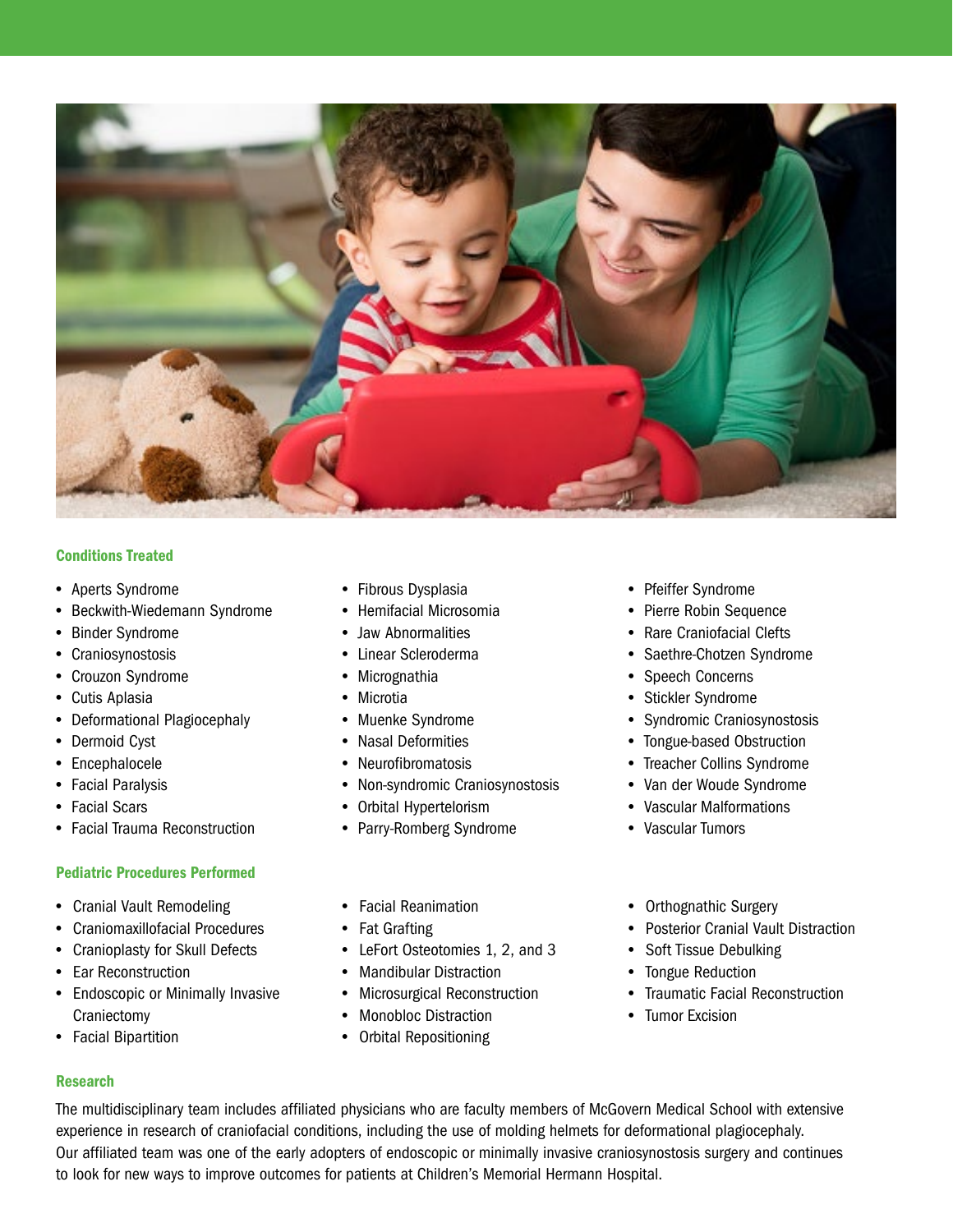# MEET THE TEAM

*(All physicians listed are affiliated with McGovern Medical School at UTHealth unless otherwise noted.)*

PEDIATRIC PLASTIC AND CRANIOFACIAL SURGERY

Matthew R. Greives, MD, FACS Assistant Professor, Department of Pediatric Surgery William J. Devane Distinguished Professorship Chief, Division of Pediatric Plastic Surgery Director, Texas Cleft-Craniofacial Team

Phuong D. Nguyen, MD, FACS, FAAP Assistant Professor, Department of Pediatric Surgery Director, Craniofacial Surgery

#### PEDIATRIC NEUROSURGERY

David I. Sandberg, MD, FAANS, FACS, FAAP Professor and Director, Pediatric Neurosurgery Dr. Marnie Rose Professorship in Pediatric Neurosurgery Department of Pediatric Surgery and Vivian L. Smith Department of Neurosurgery

Stephen Fletcher, DO Associate Professor, Division of Pediatric Neurosurgery Department of Pediatric Surgery

Co-director, Pediatric Brain Tumor Program

Manish N. Shah, MD Assistant Professor, Division of Pediatric Neurosurgery Director of Pediatric Spasticity and Epilepsy Surgery, Department of Pediatric Surgery Director, Texas Comprehensive Spasticity Center

#### NURSING/TEAM COORDINATOR

Irene Leanne Doringo, MSN, RN Clinical Coordinator, Texas Cleft-Craniofacial Team

#### PEDIATRIC ORTHODONTICS AND DENTISTRY

Bhavini Acharya, BDS, MPH Assistant Professor, Department of Pediatric Dentistry\*

Gisela Velásquez Bona, DDS, MS Assistant Professor, Department of Pediatric Dentistry\*

Brett Chiquet, DDS, PhD Assistant Professor, Department of Pediatric Dentistry\*

Randy Ellis, DDS, MS Clinical Associate Professor, Department of Pediatric Dentistry\*

Helder Baldi Jacob, DDS, MSc, PhD Assistant Professor, Department of Pediatric Dentistry\*

# PEDIATRIC OTORHINOLARYNGOLOGY–HEAD AND NECK SURGERY (EAR, NOSE AND THROAT)

Zhen "Jane" Huang, MD, MBA Assistant Professor, Division of Pediatric Otorhinolaryngology

Zi Yang Jiang, MD Assistant Professor, Division of Pediatric Otorhinolaryngology

Soham Roy, MD, FACS, FAAP Professor, Division of Pediatric Otorhinolaryngology Director, Pediatric Otolaryngology

Sancak Yuksel, MD Assistant Professor, Division of Pediatric Otorhinolaryngology

# PHYSICIAN ASSISTANT

Kelly Turner, PA-C Physician Assistant, Department of Pediatric Plastic Surgery

\*UTHealth School of Dentistry

#### Collaborating with Referring Physicians

Referring physicians are kept fully informed about a patient's progress throughout the entire evaluation and treatment process. After a patient's office visit, referring physicians will receive a summary that includes the initial diagnosis, pending tests and treatment options.

Patient Referral or to Contact a Member of Our Team

childrens.memorialhermann.org/services/neurological/craniosynostosis childrens.memorialhermann.org/services/position-induced-head-shape-abnormalities